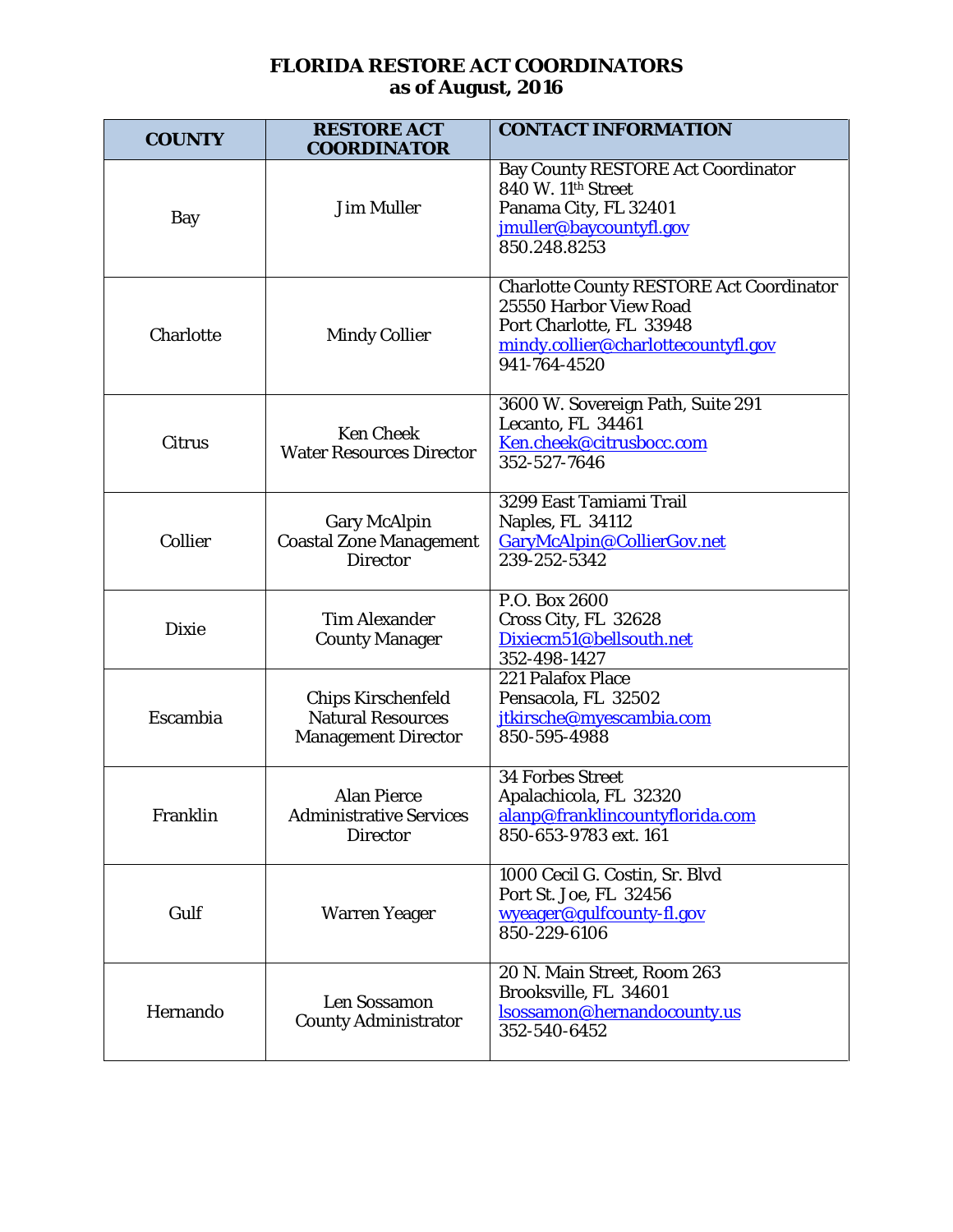## **FLORIDA RESTORE ACT COORDINATORS as of August, 2016**

| <b>COUNTY</b>    | <b>RESTORE ACT</b><br><b>COORDINATOR</b>                                                                                                                                                                  | <b>CONTACT INFORMATION</b>                                                                                                                                                    |
|------------------|-----------------------------------------------------------------------------------------------------------------------------------------------------------------------------------------------------------|-------------------------------------------------------------------------------------------------------------------------------------------------------------------------------|
| Hillsborough     | <b>Elizabeth Cardenas</b><br>Intergovernmental<br><b>Relations &amp; Special</b><br><b>Projects Coordinator</b><br><b>Brandon Wagner</b><br><b>Operations &amp; Legislative</b><br><b>Affairs Officer</b> | 601 E. Kennedy Blvd<br>County Center, 24h Floor<br>Tampa, FL 33602<br>cardenase@hillsboroughcounty.org<br>wagnerb@hillsboroughcounty.org<br>813-276-2640                      |
| <b>Jefferson</b> | <b>Commissioner Betsy</b><br><b>Barfield</b>                                                                                                                                                              | 1 Courthouse Circle<br>Monticello, FL 32344<br>bbarfield@jeffersoncountyfl.gov<br>850-933-4055                                                                                |
| Lee              | <b>Roland Ottolini</b><br><b>Division of Natural</b><br><b>Resources Director</b>                                                                                                                         | 1500 Monroe Street, 3rd Floor<br>Fort Myers, FL 33901<br>rottolini@leegov.com<br>239-533-8127                                                                                 |
| Levy             | <b>Tisha Whitehurst</b><br><b>Grant Coordinator</b>                                                                                                                                                       | P.O. Box 310<br>Bronson, FL 32621<br>grants@levycounty.org<br>352-486-3408                                                                                                    |
| Monroe           | Lisa Tennyson<br><b>Intergovernmental Affairs</b><br><b>Director</b>                                                                                                                                      | 1100 Simonton Street<br>Key West, FL 33040<br>tennyson-lisa@monroecounty-fl.gov<br>305-292-4444                                                                               |
| <b>Okaloosa</b>  | <b>Jim Trifilio</b><br><b>Coastal Management</b><br>Director                                                                                                                                              | 1540 Miracle Strip Parkway<br>Ft. Walton Beach, FL 35248<br>jtrifilio@co.okaloosa.fl.us<br>850-651-7131                                                                       |
| Pasco            | <b>Curtis Franklin</b>                                                                                                                                                                                    | 4111 Land O Lakes Blvd<br>Land O lakes, FL 34639<br>cfranklin@pascocountyfl.net<br>727-847-2411 ext. 8468                                                                     |
| <b>Pinellas</b>  | <b>Andy Squires</b><br><b>Environmental Services</b><br><b>Manager</b>                                                                                                                                    | <b>Public Works Department</b><br><b>Environmental Management Division</b><br>22211 US 19, Building 10<br>Clearwater, FL 33765<br>asquires@pinellascounty.org<br>727-464-4633 |